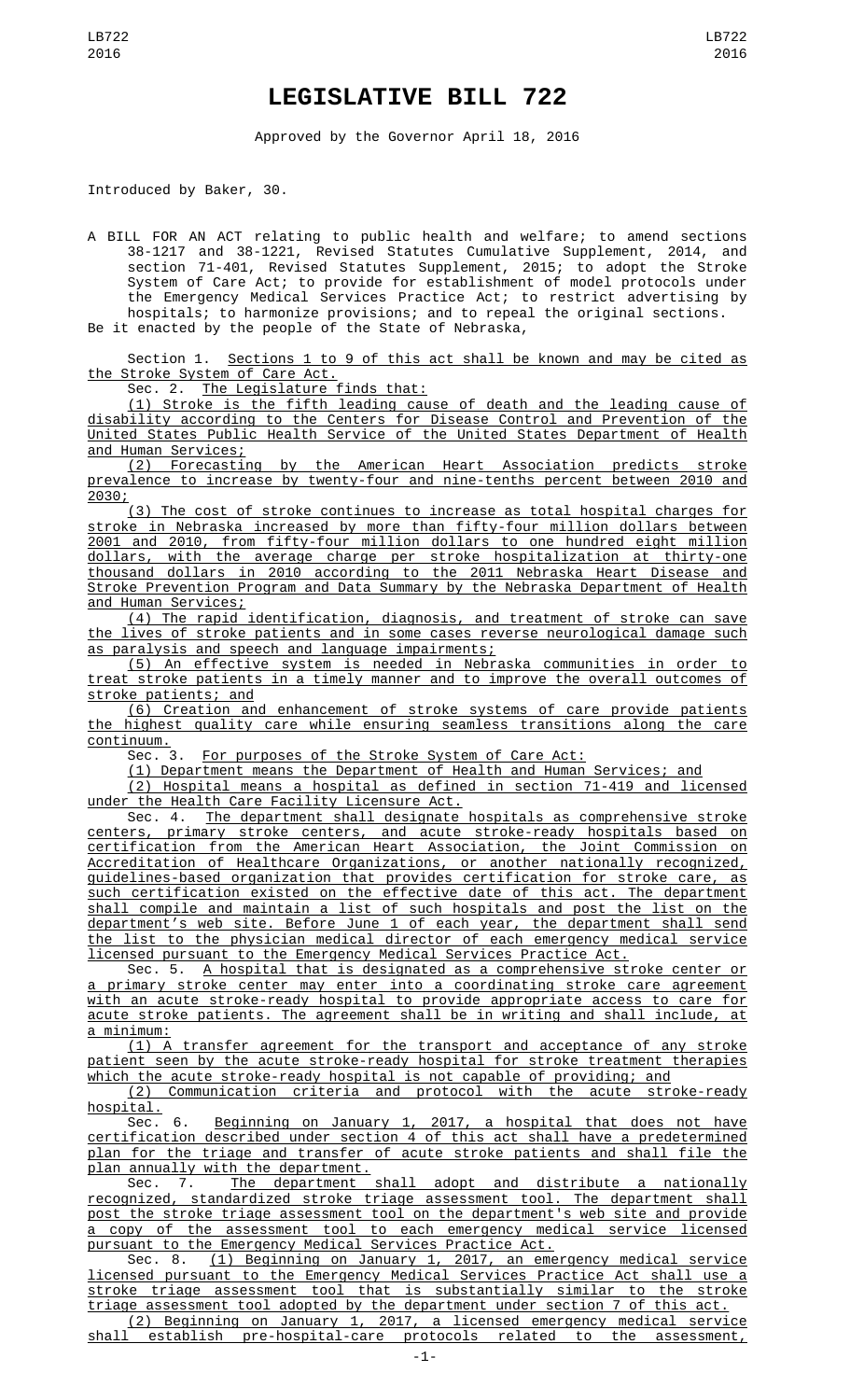treatment, and transport of a stroke patient by the emergency medical service. Sec. 9. (1) The department shall establish a stroke system of care task force to address matters of triage, treatment, and transport of possible acute stroke patients. The task force shall include representation from the department, including a program created by the department to address chronic disease prevention and control issues including cardiovascular health, the Emergency Medical Services Program created by the department, and the Office of Rural Health, the American Stroke Association, the Nebraska State Stroke Association, hospitals designated as comprehensive stroke centers under the Stroke System of Care Act, hospitals designated as primary stroke centers under the act, rural hospitals, physicians, and emergency medical services licensed pursuant to the Emergency Medical Services Practice Act.

(2) The task force shall provide advice and recommendations to the department regarding the implementation of the Stroke System of Care Act. The task force shall focus on serving both rural and urban areas. The task force shall provide advice regarding protocols for the assessment, stabilization, and appropriate routing of stroke patients by emergency medical services and for coordination and communication between hospitals, comprehensive stroke centers, primary stroke centers, and other support services necessary to assure all residents of Nebraska have access to effective and efficient stroke care.

(3) The task force shall recommend eligible essential health care services for acute stroke care provided through telehealth as defined in section 71-8503.

Sec. 10. Section 38-1217, Revised Statutes Cumulative Supplement, 2014, is amended to read:

38-1217 The board shall adopt rules and regulations necessary to:

(1)(a) For licenses issued prior to September 1, 2010, create the following licensure classifications of out-of-hospital emergency care providers: (i) First responder; (ii) emergency medical technician; (iii) emergency medical technician-intermediate; and (iv) emergency medical technician-paramedic; and (b) for licenses issued on or after September 1, 2010, create the following licensure classifications of out-of-hospital emergency care providers: (i) Emergency medical responder; (ii) emergency medical technician; (iii) advanced emergency medical technician; and (iv) paramedic. The rules and regulations creating the classifications shall include the practices and procedures authorized for each classification, training and testing requirements, renewal and reinstatement requirements, and other criteria and qualifications for each classification determined to be necessary for protection of public health and safety. A person holding a license issued prior to September 1, 2010, shall be authorized to practice in accordance with the laws, rules, and regulations governing the license for the term of the license;

(2) Provide for temporary licensure of an out-of-hospital emergency care provider who has completed the educational requirements for a licensure classification enumerated in subdivision (1)(b) of this section but has not completed the testing requirements for licensure under such subdivision. Temporary licensure shall be valid for one year or until a license is issued under such subdivision and shall not be subject to renewal. The rules and regulations shall include qualifications and training necessary for issuance of a temporary license, the practices and procedures authorized for a temporary licensee, and supervision required for a temporary licensee;

(3) Set standards for the licensure of basic life support services and advanced life support services. The rules and regulations providing for licensure shall include standards and requirements for: Vehicles, equipment, maintenance, sanitation, inspections, personnel, training, medical direction, records maintenance, practices and procedures to be provided by employees or members of each classification of service, and other criteria for licensure established by the board;

(4) Authorize emergency medical services to provide differing practices and procedures depending upon the qualifications of out-of-hospital emergency care providers available at the time of service delivery. No emergency medical service shall be licensed to provide practices or procedures without the use of personnel licensed to provide the practices or procedures;

(5) Authorize out-of-hospital emergency care providers to perform any practice or procedure which they are authorized to perform with an emergency medical service other than the service with which they are affiliated when requested by the other service and when the patient for whom they are to render services is in danger of loss of life;

(6) Provide for the approval of training agencies and establish minimum standards for services provided by training agencies;

(7) Provide for the minimum qualifications of a physician medical director in addition to the licensure required by section 38-1212;

(8) Provide for the use of physician medical directors, qualified physician surrogates, model protocols, standing orders, operating procedures, and guidelines which may be necessary or appropriate to carry out the purposes of the Emergency Medical Services Practice Act. The model protocols, standing orders, operating procedures, and guidelines may be modified by the physician medical director for use by any out-of-hospital emergency care provider or emergency medical service before or after adoption;

(9) Establish criteria for approval of organizations issuing cardiopulmonary resuscitation certification which shall include criteria for instructors, establishment of certification periods and minimum curricula, and other aspects of training and certification;